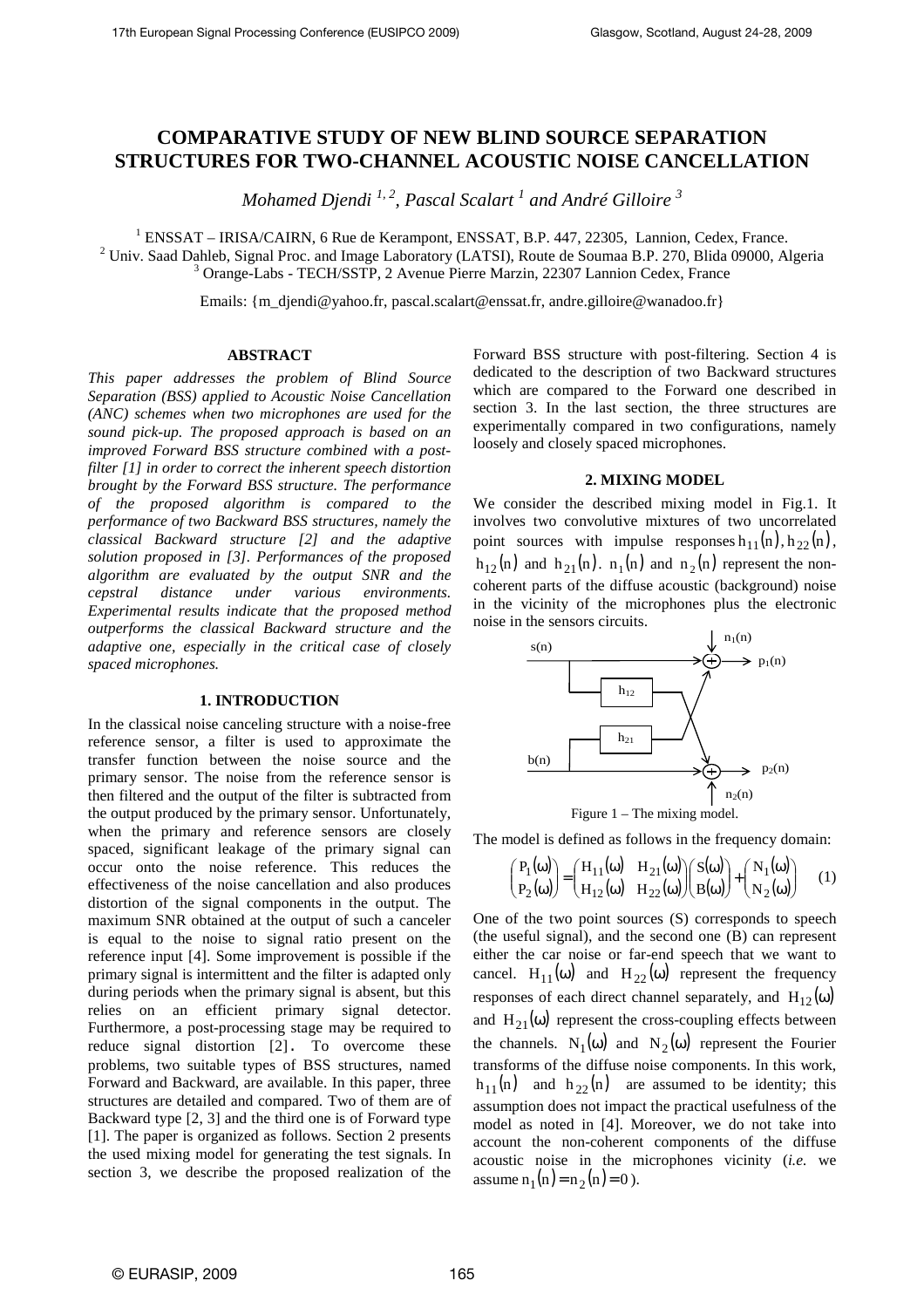# **3. FORWARD BSS STRUCTURE (FBSS)**

The FBSS structure that we have investigated is shown in Fig.2. The theoretical solution of the problem is given by setting  $w_{21}(n) = h_{21}(n)$  and  $w_{12}(n) = h_{12}(n)$  [2]. The Least Squares solution of the problem is obtained by minimizing the MSE of  $u_1(n)$  and  $u_2(n)$ , or equivalently in the Fourier domain:

$$
\begin{pmatrix}\nU_1(\omega) \\
U_2(\omega)\n\end{pmatrix} = \begin{pmatrix}\n1 & -W_{21}(\omega) \\
-W_{12}(\omega) & 1\n\end{pmatrix} \begin{pmatrix}\nP_1(\omega) \\
P_2(\omega)\n\end{pmatrix}
$$
\n(2)

where  $W_{21}(\omega)$  and  $W_{12}(\omega)$  represent the frequency responses of the separating filters  $w_{12}(n)$  and  $w_{21}(n)$ respectively. Inserting equation (1) in equation (2), we get the input-output relationship:

$$
\begin{pmatrix}\nU_1(\omega) \\
U_2(\omega)\n\end{pmatrix} = \begin{pmatrix}\nF_1(\omega) & H_{21}(\omega) - W_{21}(n) \\
H_{12}(\omega) - W_{12}(n) & F_2(\omega)\n\end{pmatrix} \begin{pmatrix}\nS(\omega) \\
B(\omega)\n\end{pmatrix}
$$
\n(3)

where  $F_1(\omega) = 1 - H_{12}(\omega) W_{21}(\omega)$  (4)

$$
F_2(\omega) = 1 - H_{21}(\omega)W_{12}(\omega) \tag{5}
$$



Figure 2 – Forward BSS Structure with two adaptive filters and post-filters.

# **3.1. Optimal Solution**

To retrieve the original signals from  $u_1$  and  $u_2$  (minimum distortion solution) we should have:

$$
\begin{pmatrix} S_1(\omega) \\ S_2(\omega) \end{pmatrix} = \begin{pmatrix} U_1(\omega) (1 - H_{12}(\omega) W_{21}(\omega))^{-1} \\ U_2(\omega) (1 - H_{21}(\omega) W_{12}(\omega))^{-1} \end{pmatrix}
$$
(6)

Using post-filters at the output of the Forward BSS structure, as shown in Fig.2, permits to approximate that solution. From (6), the two post-filters PF1 and PF2 are ideally given by:

$$
\begin{pmatrix} \text{PF1}(\omega) \\ \text{PF2}(\omega) \end{pmatrix} = \begin{pmatrix} \left(1 - H_{12}(\omega) W_{21}(\omega)\right)^{-1} \\ \left(1 - H_{21}(\omega) W_{12}(\omega)\right)^{-1} \end{pmatrix} \tag{7}
$$

In practice, the filters  $w_{12}(n)$  and  $w_{21}(n)$  are adjusted by using adaptive algorithms. Assuming that the two adaptive filters tend asymptotically to the theoretical solutions, the two post-filters PF1 and PF2 lead to the same ideal solution:

$$
PF1^*(\omega) = PF2^*(\omega) = \left[1 - H_{12}(\omega)H_{21}(\omega)\right]^{-1}
$$
 (8)

Since we are interested in the reduction of the speech distortion, we focus our interest on the output  $s_1(n)$ which corresponds to the denoised speech signal.

### **3.2 Frequency Domain Post-Filter (FDPF)**

The FDPF is shown in Fig.3. This new proposed structure [1] is based on a frequency domain implementation of the equalizing post-filter deduced from (4), which is updated by an adaptive algorithm on a frame-by-frame basis.



Figure 3 – Forward BSS with closed-loop frequency domain implementation of the post-filter.

The frequency gain  $PF_1(\omega, k)$  is used to correct the output  $u_1(n)$  of the original Forward BSS structure of Fig.2. This gain is updated in the frequency domain by using the FLMS algorithm [5]. For each frame *k*, we propagate the following equations:

$$
PF_1(\omega, k) = PF_1(\omega, k-1) + \mu(\omega, k) E^*(\omega, k) U_1(\omega, k) \quad (9)
$$

with 
$$
E(\omega, k) = P_1(\omega, k) - PF_1(\omega, k - 1)U_1(\omega, k)
$$
 (10)

 $E(\omega, k)$  represents the filtering error. Parameters  $P_1(\omega, k)$ and  $U_1(\omega, k)$  represent respectively the frequency components of the mixture signal and of the output of the FBSS structure without post-filtering. In order to obtain a robust denoising system, the step size  $\mu(\omega, k)$  is made dependent on the signal to noise ratio SNR in each frequency bin, according to a rule similar to the Wiener filter:

$$
\mu(\omega, k) = \left(\alpha \frac{\text{SNR}(\omega, k)}{1 + \text{SNR}(\omega, k)}\right) \frac{1}{\Phi_{U_1 U_1}(\omega, k) \cdot \text{NFFT}} \tag{11}
$$

$$
= \mu_0(\omega, k) \frac{1}{\Phi_{U_1 U_1}(\omega, k) \cdot \text{NFFT}}
$$

where  $\Phi_{U_1U_1}(\omega, k)$  is a running estimate of the power spectral density of the signal  $u_1$  and NFFT represents the size of the discrete Fourier transform. The parameter  $\alpha$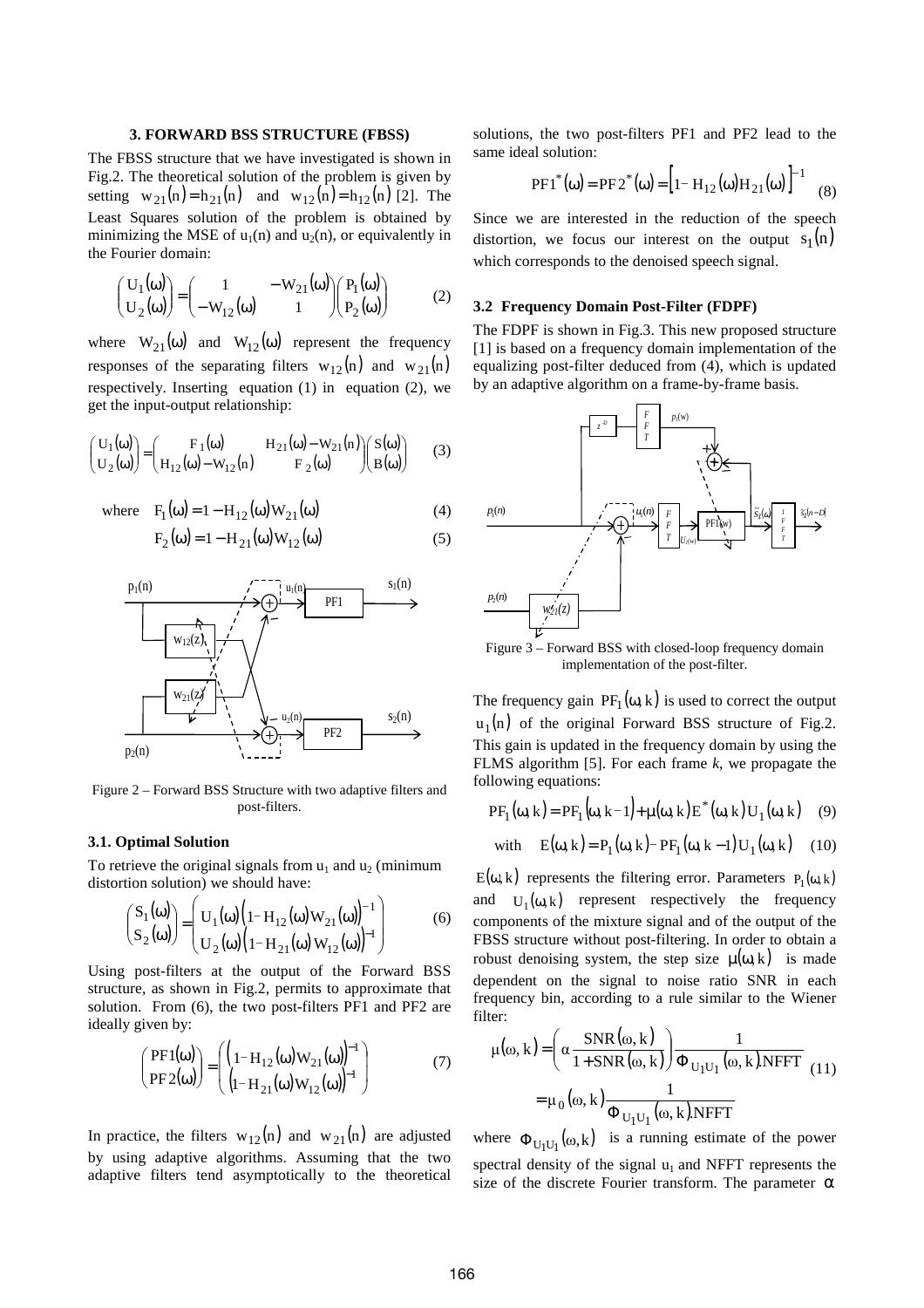is used as a control parameter for the adaptive step-size  $\mu_0(\omega, k)$ . To estimate the SNR, we have used the decision-directed *a priori* estimation combined with the two step noise reduction technique as described in [6]. The proposed adaptive step-size (11) provides specific properties for the adaptive frequency domain implementation of the post-filter. Indeed, it is known that the NLMS algorithm exhibits a mean square deviation (MSD) in the filter coefficients given by:

$$
MSD(\omega,k) = \frac{\mu}{2 - \mu} \frac{1}{SNR(\omega,k)}
$$
(12)

By replacing in this relation  $\mu$  by the value  $\mu(\omega, k)$ given in (11), we get

$$
MSD(\omega,k) = \frac{\alpha'}{2 + (2 - \alpha') SNR(\omega,k)}
$$
(13)

with  $\alpha' = \alpha / (\Phi_{U_1 U_1}(\omega, k) \times \text{NFFT})$ . Fig. 4 gives the MSD as

a function of the signal to noise ratio for different values of the control parameter  $\alpha'$ . To get the same asymptotic behaviour of (12) and (13) for high values of the SNR, we have made the specific choice  $\alpha' = \mu$ . We see on Fig. 4 that the MSD computed from (13) with the SNR-dependent step-size  $\mu(\omega, k)$  is always lower than the one obtained from (12) with a non-SNR dependent step-size.



Figure 4 – Comparison of MSD curves.  $\mu = \alpha' = 0.1, 0.5$  and 1.

Once the frequency gain  $PF_1(\omega, k)$  is calculated, the resulting speech spectrum is estimated as follows:

$$
\widetilde{S}_1(\omega, k) = PF_1(\omega, k) U_1(\omega, k)
$$
\n(14)

To reconstruct the speech signal at the output  $\tilde{s}_1(n - D)$ , we have used the overlap-save method as described in [6].

### **4. BACKWARD BSS STRUCTURE (BS)**

The classical form of the BS structure is shown in Fig.5. We note that the de-noised outputs of this structure are used as inputs of the cross-coupled adaptive filters  $w_{12}(n)$ and  $w_{21}(n)$ .

# **4.1. Optimal Solution**

The theoretical solution of the problem (*i.e.* complete signal separation) is obtained when:  $w_{21}(n) = h_{21}(n)$  and  $w_{12}(n) = h_{12}(n)$  [4]. The outputs of the structure shown in Fig.5 are given by:

$$
\begin{pmatrix} S_1(\omega) \\ S_2(\omega) \end{pmatrix} = \frac{1}{\Delta} \begin{pmatrix} 1 & -W_{21}(\omega) \\ -W_{12}(\omega) & 1 \end{pmatrix} \begin{pmatrix} P_1(\omega) \\ P_2(\omega) \end{pmatrix} (15)
$$

Or equivalently

$$
\begin{pmatrix} S_1(\omega) \\ S_2(\omega) \end{pmatrix} = \frac{1}{\Delta} \begin{pmatrix} 1 - W_{21}(\omega) H_{12}(\omega) & H_{21}(\omega) - W_{21}(\omega) \\ H_{12}(\omega) - W_{12}(\omega) & 1 - H_{21}(\omega) W_{12}(\omega) \end{pmatrix} \begin{pmatrix} S(\omega) \\ B(\omega) \end{pmatrix} (16)
$$

where: 
$$
\Delta = 1 - W_{12}(\omega)W_{21}(\omega)
$$
 (17)

The MSE solution for this structure allows to retrieve the original signals directly from  $S_1(\omega)$  and  $S_2(\omega)$  without the need for post-filters, thus we should have ideally  $S_1(\omega) = S(\omega)$  and  $S_2(\omega) = B(\omega)$ . Note that to cancel the cross-talk components, the non diagonal elements of (16) must be equal to zero (*i.e.*  $H_{21}(\omega) = W_{21}(\omega)$  and  $H_{12}(\omega) = W_{12}(\omega)$ ).



Figure 5 – Backward BSS structure (BS).

## **4.2 Classical implementation of the BS (CBS)**

In this method, we used the scheme of Fig.5 and we used two adaptive algorithms to adapt the two cross-filters  $w_{12}(n)$  and  $w_{21}(n)$  as described in [7]. In our case we have used the NLMS algorithm to update the coefficients of the FIR filters so as to minimize MSE between the adaptive filters outputs  $w_{12}(n)$  and  $w_{21}(n)$  and the desired-response signals  $p_1(n)$  and  $p_2(n)$ . The update is made in the time domain [3].

# **4.3 Robust implementation of the BS (RBS)**

The RBS scheme that we consider [3] is shown on Fig.6. This block-diagram corresponds to the ANC Backward BSS structure with variable step size sub-filters [3]. Four adaptive filters, namely, the main adaptive filters (MAF1, MAF2) and the sub adaptive filters (SAF1, SAF2) generate noise and crosstalk replicas. Coefficients in the main and sub adaptive filters are updated by the NLMS algorithm [3]. To reduce signal distortion in the output, the step sizes for coefficients adaptation in the MAFs filter are controlled according to estimated signal-to-noise ratios (SNRs) of the input signal. This SNR estimation is carried out using SAF output signals. The SAF1 output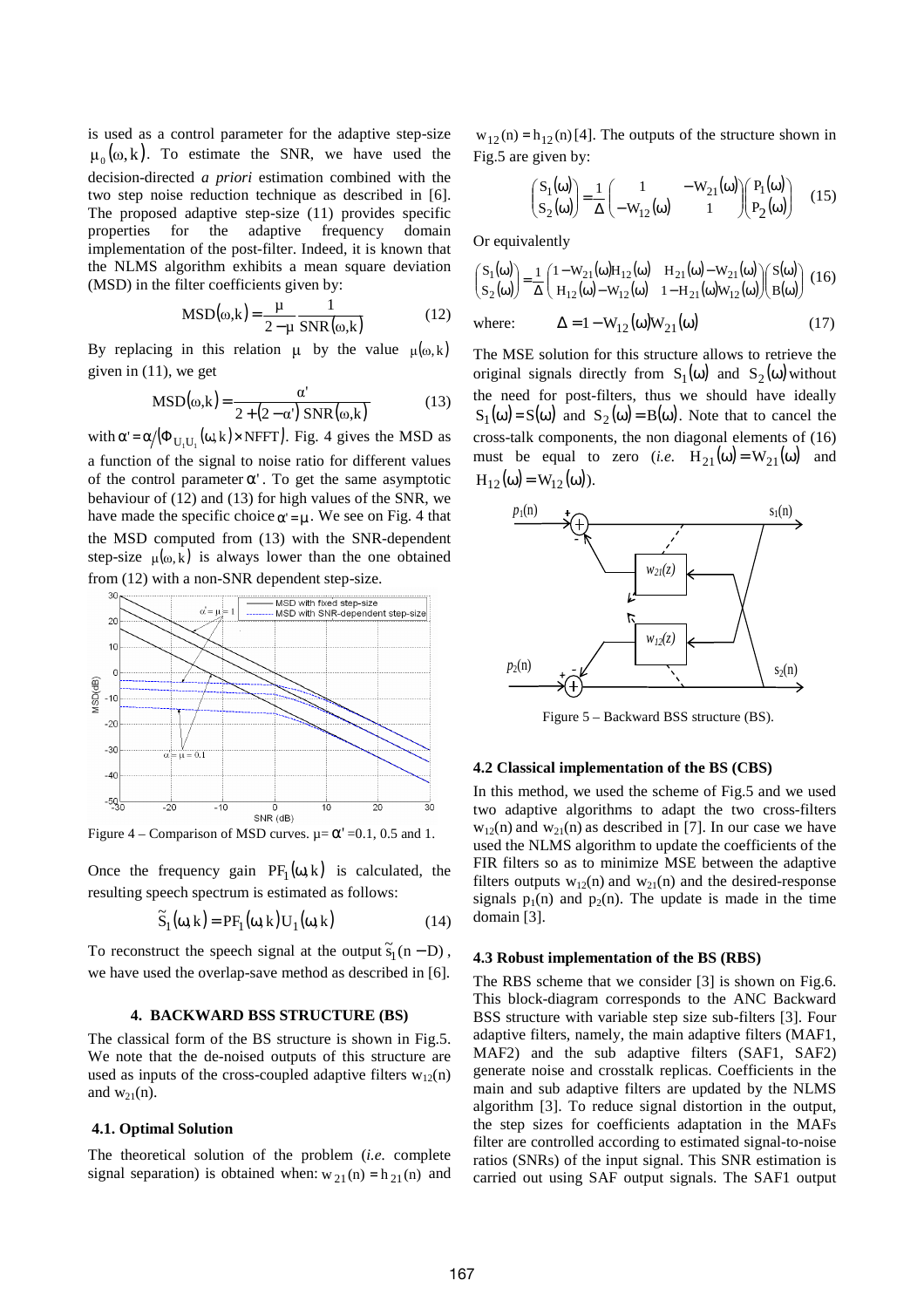$y_1(n)$  and the subtraction result  $e_1(n)$  are used to estimate a more precise SNR at the primary input. This error  $e_1(n)$  serves as an approximation to the target speech, and  $y_1(n)$  is used as that to the noise.



Figure 6 – Robust Implementation of the Backward BSS (RBS) with controlled stepsizes.

The stepsize for MAF1 is controlled by the estimated SNR calculated from SAF1 output signals. SAF2 works for crosstalk instead of the noise in a similar way to that of SAF1. The resulting SNR estimate from SAF2 output signals is used to control the MAF2 stepsize (we use  $y_2(n)$  and  $e_2(n)$  to estimate the SNR for the SAF2 filter). All the details of the parameters of this structure are given in [3].

### **5. ANALYSIS OF SIMULATION RESULTS**

In this section, we analyse the behaviour of each method that has been presented in the previous sections. Also, we compare our FDPF method with the two backward methods, *i.e*. CBS and the RBS, in two cases. The first corresponds to the configuration when the microphones are loosely spaced and the second one is when the microphones are closely spaced. To represent appropriately the effect of the distance between the two microphones on the characteristics of the signals, we have used the specific model proposed in [8] which yields simulated impulse responses  $h_{12}(n)$  and  $h_{21}(n)$  [The sampling frequency is  $f_s = 8$  kHz; the corresponding reverberation time is 30.8ms; the length of the impulse responses is  $L = 100$  ]. The speech signal is a sentence of about 4s and the point-source noise signal is stationary white noise. The SNRs (speech-to-noise ratios) are chosen equal to 3dB at the input  $(p_1)$  and equal to 0dB at the other input  $(p_2)$ .

# **5.1. Simulations with loosely spaced microphones**

In this simulations the length of the adaptive filters (LMS algorithms)  $w_{12}(n)$  and  $w_{21}(n)$  is equal to L=100 (L is

the length of the generated impulse response)*.* The frequency-domain processing uses frames of size 256 with 50% overlapping. The simulations show that the three methods detailed above perform well: the speech signal is almost completely denoised (see Fig.6 in [1]). A comparison in terms of the averaged cepstral distance (CD) between the original speech signal and those obtained respectively, at the output of each of the three methods is shown in Fig.7. On this figure, each point corresponds to a smoothing of 256 consecutive frames.



Figure 7 – Comparison of the CD for the three methods with loosely spaced microphones

The good performance of the FDPF method appears clearly with an average CD of –9.82 dB. One can also see on Fig.8 that the RBS method has a superior behaviour over the CBS one, (-6.12 dB for the RBS and –3.50 dB for the CBS). In Fig.8, we have evaluated the SNR criterion for the three methods (FDPF, RBS and CBS methods). Each point on the figure corresponds to a smoothing of 1024 consecutive frames. The mean value of the SNR of the RBS method is about 27.25 dB, 8.85 dB for the CBS method and 44.85 dB for the FDPF method. It means that there is a gain of 17.60 dB between the FDPF method and the RBS one and a gain of 36 dB for the FDPF over the CBS method. This confirms the superiority of the FDPF method over the CBS and RBS one's.



Figure 8 – Output SNR evolutions of the FDPF, RBS and CBS methods in the case of loosely spaced microphones.